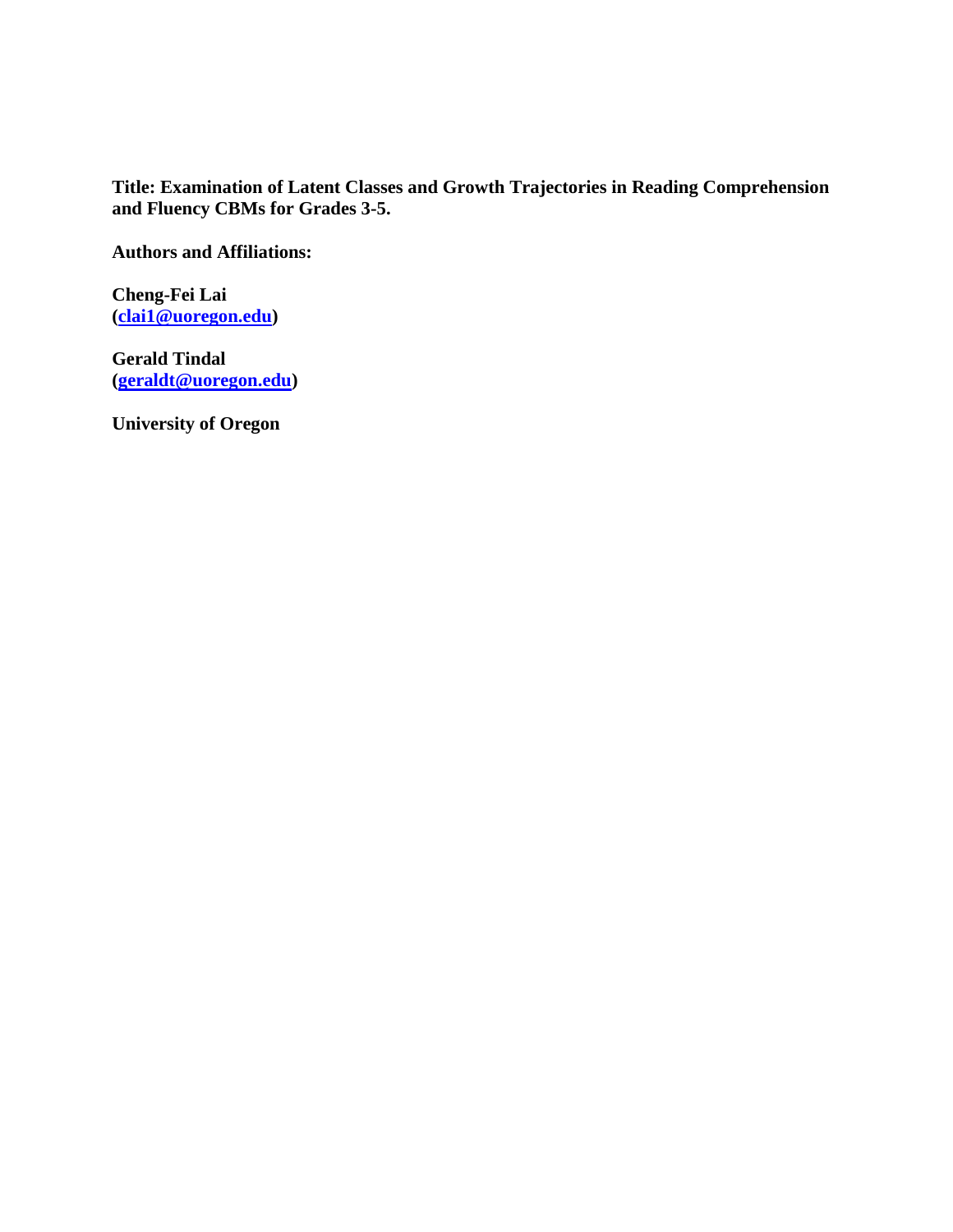## **Background / Context: Response to Intervention**

Response to intervention (RTI) is a promising framework for identifying students at risk for reading difficulties (Fletcher, Coulter, Reschly, & Vaughn, 2004; L. Fuchs, Fuchs, & Speece, 2002; Vaughn & Fuchs, 2003). Within an RTI framework, instruction is typically organized into three tiers, representing different levels of need and subsequent intensity of intervention. In Tier 1, students receive general education instruction in a group setting. Placement into the two more intensive tiers (Tier 2 and 3) is generally the result of poor performance on either a screening assessment or poor initial performance on a screening assessment followed by failure to show adequate progress on subsequent progress monitoring measures. Students who are identified as at-risk for academic failure during the screening process are identified for Tier 2 instruction, where they are provided with targeted, group-based, intensive instruction that is matched to their needs and level of achievement. The screening mechanism consists of administrating one-time point measures in fall, winter, and spring during the academic year. Students who do not respond to Tier 2 interventions (i.e., non-responders) are placed into Tier 3, where they are provided with more intensive individualized instructional interventions that aim to remediate students' deficits, and their progress with acquiring critical skills is monitored closely and with greater frequency. **Differences in Reading Development between early and later Elementary Grade Students**

In early elementary grades, students focus on *learning to read* by building on foundational components of speech and print – phonemes, phonological units, letter sounds – and the systematic relations between these components (Chall, 1993). In later elementary grades, students transition to *reading to learn*, where they are challenged by increased reading demands and are expected to understand text in greater depth (Chall, 1996). In the later grades, reading comprehension, word reading, and fluency are identified as increasingly important (Speece et al., 2010), as opposed to phonological awareness, phonics, decoding, word recognition, word reading fluency, and spelling, which are important predictors of student reading performance in the early grades (National Institute for Child Health and Human Development [NICHD], 2000). The increased reading demands and the diminishing role of oral reading fluency may contribute to the current unsatisfactory accuracy rate in identifying students at risk for reading difficulties in later elementary grades. Furthermore, as Speece (2005) pointed out, "children continue to develop on the very skills we use as screens, but our methods rarely take this development into account".

#### **Identification of Students at-risk for Reading Difficulties**

Current methods of identifying and intervening with students in the early elementary grades with reading difficulties have been relatively successful (Compton et al., 2006; Jenkins, 2003; Speece & Case, 2001). However, many concerns remain regarding the valid identification of students with reading difficulties in later elementary grades (Jenkins, Hudson, & Johnson, 2007). Of particular concern is the appropriateness of the use of Oral Reading Fluency (ORF) measures, commonly used in the early elementary grades, to identify older students (Jenkins, Hudson, & Johnson, 2007; Yovanoff, Duesbery, Alonzo, & Tindal, 2005). It may not be reasonable to assume that ORF would be equally effective for identifying students in the upper elementary grades with reading difficulties.

## **Alternative Method of Identifying Students at Risk for Reading Difficulties**

Growth modeling techniques, such as growth mixture modeling (GMM) and latent class growth analysis (LCGA) that can identify subgroups of students with different developmental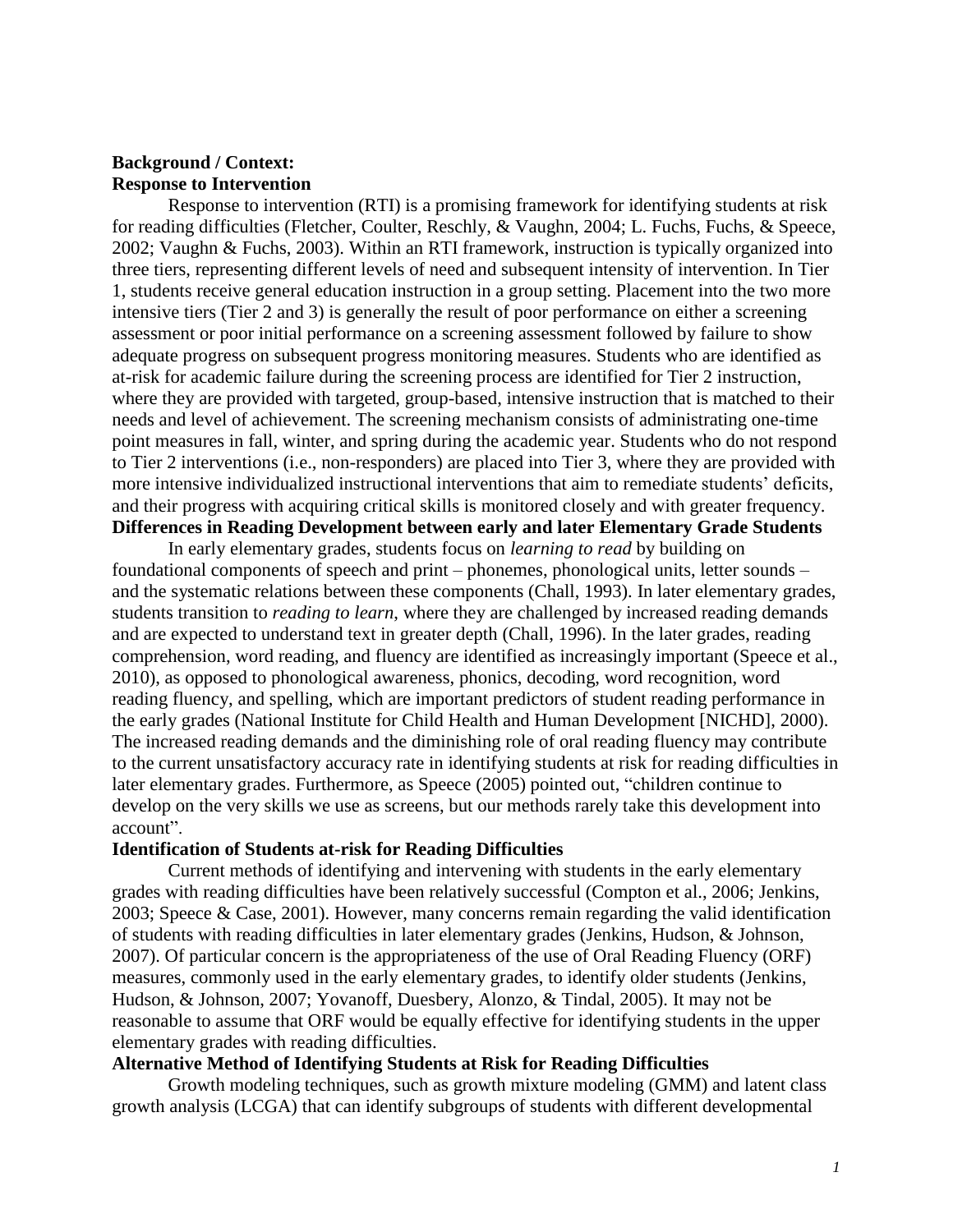profiles, can be a viable alternative classification method for identifying students at risk for reading difficulties (Boscardin, Muthén, Francis, & Baker, 2008). These methods have been used to identify students at risk for reading difficulties with distinct developmental trajectories from a larger heterogeneous population (Boscardin, Muthén, Francis & Baker, 2008 & Muthén, Khoo, Francis, & Boscardin, 2002). Conventional growth models such as random coefficient model (Raudenbush & Byrk, 2002) and latent growth curve model (Meredith & Tisak, 1990) have been widely used to examine growth. These methods assume that individuals originate from a single population with one growth trajectory. However, this assumption may not be reasonable because it ignores naturally-occurring individual differences. The average growth trajectory assumption also does not apply to the RTI framework, where students are grouped into different tiers of instruction. Therefore, growth modeling approaches such as GMM and LCGA that assume that heterogeneity of growth trajectories exists within the larger population could be more suitable for capturing information about latent classes and their growth profiles.

A few researchers have studied the heterogeneity of reading growth trajectories. In a study examining first-grade word recognition development predicted by kindergarten phonemic awareness, Muthén et al. (2002) found four distinct groups of students. Later, Boscardin et al. (2008) found 10 different developmental patterns among students in grades K-2 from a 3-year longitudinal study, identifying one class of students with a distinct developmental pattern who were most at risk for reading difficulties. Despite the emerging trend of using GMM in reading research, most researchers have focused on the development of students in only the early elementary grades. In this study, we extend the current literature on curriculum-based measurement (CBM) formative assessments from early to the later elementary grades by exploring the growth patterns of multiple latent classes using reading comprehension and fluency CBM measures. These topics will be examined using LCGA, a special type of GMM that makes the assumption that there are different growth trajectories for each unobservable class and that all individual growth trajectories within a class are homogeneous.

#### **Purpose / Objective / Research Question / Focus of Study:**

This study extends the current literature on curriculum-based measurement (CBM) formative assessments in reading for a later elementary grade by examining differences in the latent classes and reading growth patterns of students in grades three through five using a popular assessment system (easyCBM) reading comprehension and reading fluency measures. These topics will be examined using latent class growth analysis (LCGA), a special type of GMM that makes the assumption that there are different growth trajectories for each unobservable class and that all individual growth trajectories within a class are homogeneous. LCGA was selected as the preferred growth model for this study because it takes into account the heterogeneity of growth and thus might provide reliable predictions for later development. **Setting:**

Data for this study come from a large data set gathered in the 2009-10 school year at seven school districts in the Pacific Northwest. For this study, data from one district was selected for analysis to control for differences in RTI programs.

### **Population / Participants / Subjects:**

Three cohorts of students in grades three through five will be examined. Data include student characteristics like gender (47-50% male, 50-53% female), disability status (15-17% SPED), language proficiency status, (16-17% ELL) and ethnicity (2-3% Black, 71-73% White, and 9-11% Hispanic) across grades 3-5 (see Table 1).

#### **Intervention / Program / Practice:**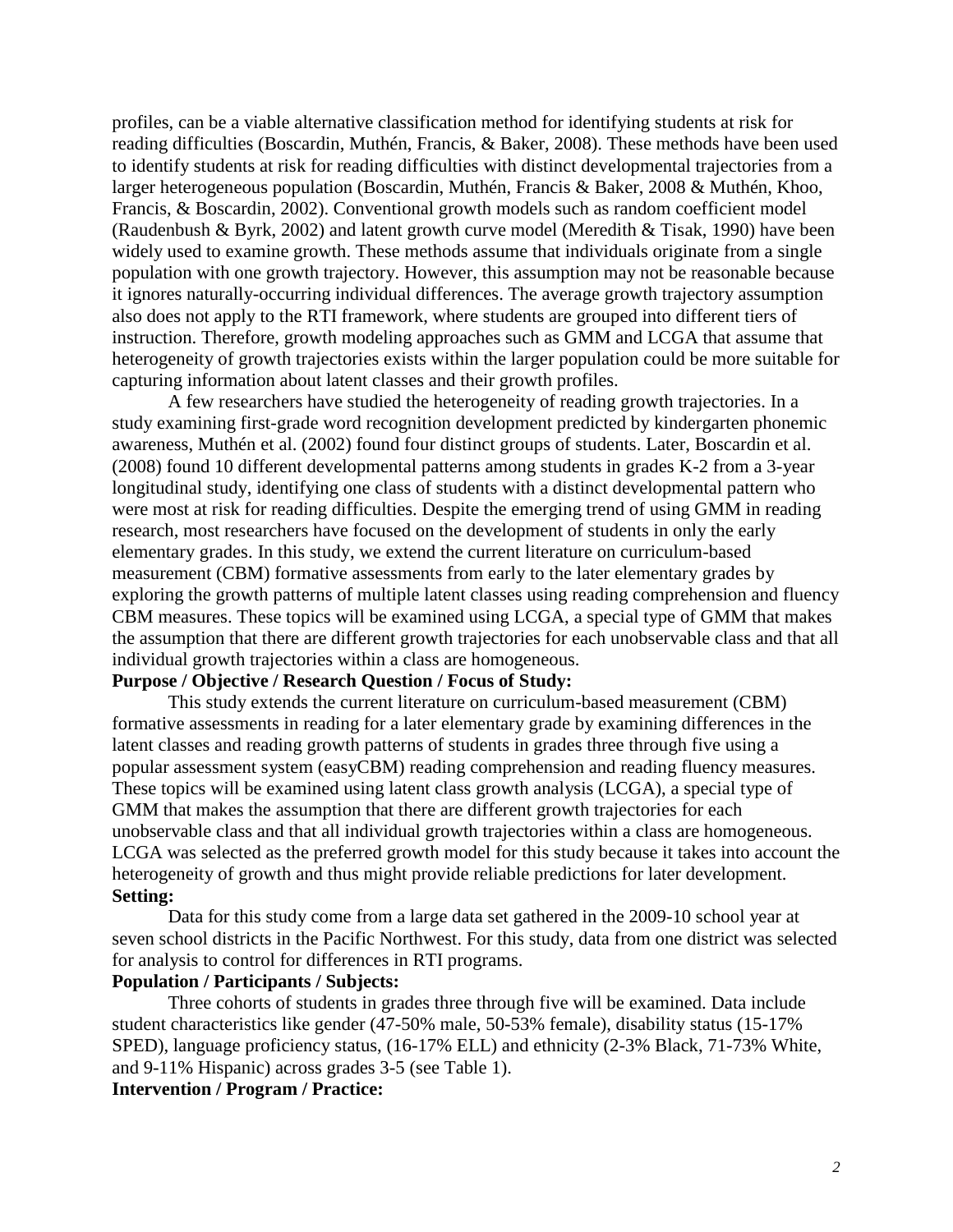Data from students' performance on the district-mandated benchmark screening assessments administered in fall, winter, and spring were included in this study. For all three grades included in this study, these measures included the fall, winter, and spring forms of gradelevel tests of Passage Reading Fluency (PRF) and Reading Comprehension (MCRC) (see descriptive in Table 2). These tests were administered by district personnel as part of their universal screening practice, three times per year. The PRF measures were administered individually, with a test administrator scoring students for accuracy and rate as they read aloud for one minute from grade-level narrative fiction passages. The MCRC measures were groupadministered in a computer lab setting, where student responses were captured and scored automatically by the computer as students completed the online assessments. **Research Design:**

This study involves analysis of extant data collected by the school district and shared with the authors for analysis.

#### **Data Collection and Analysis:**

Piecewise latent class growth analysis (LCGA) was used to model growth of the three cohorts who took the easyCBM MCRC and PRF measures in 2009-10. Piecewise growth modeling was used because non-linearity of growth patterns was observed in the data. LCGA assumes that there is heterogeneity in growth patterns and allows different classes of individuals to vary around different mean growth curves. LCGA also assumes that there is zero within-class variance on the intercept and slope (i.e., individuals in each class are homogenous).

Model selection and model fit were evaluated using the Akaike Information Criteria (AIC), Bayesian Information Criteria (BIC), Adjusted BIC (ABIC), Lo-Mendell-Rubin Likelihood ratio test (LMR), and the Adjusted LMR likelihood ratio test. Lower AIC, BIC, and ABIC values suggest better model fit. The LMR and Adjusted LRM likelihood ratio tests compare the k class model to a k-1 class model (Nylund, Asparaouhov & Muthén, 2007), with significant values indicating better fit. Entropy values were used to judge the precision of the classifications, with entropy values approaching 1 as evidence of good classification (Muthén, 2004). In addition to these criteria, other decisive factors were also taken into consideration to determine the optimal number of latent classes, including: (a) the overall interpretability of the model based on proportion of students in each class, (b) the estimated posterior probabilities and most likely latent class membership, and (c) the visual plots of latent classes of estimated means and observed individual trajectories.

#### **Findings/Results for Grade 4 Cohort:**

Findings for all three grades will be shared at the conference. Here, we present findings for a single grade (grade 4) in the interest of brevity.

## **LCGA Models Using Grade 4 MCRC Measures**

A 4-class solution from an unconditional piecewise LCGA model was identified as the best solution based on the criteria described earlier (see Figure 1 below). Class 3 (*n*=162, 38%) was the highest performing group, but showed a slight decrease in performance from fall to winter ( $\eta_1 = -0.57$ ,  $p < 0.05$ ) and minimal growth from winter to spring ( $\eta_2 = 0.50$ ,  $p < 0.05$ ). Class 2  $(n=333, 29%)$  was the second lowest group and showed a trajectory of above the  $20<sup>th</sup>$  percentile. Class 2 displayed the steepest growth from fall to winter in this 4-class unconditional piecewise LCGA model ( $\eta_1 = 3.42$ ,  $p < .05$ ), but almost no growth from winter to spring ( $\eta_2 = .05$ ,  $p < .05$ ). Class 4 ( $n=444$ , 38%), the majority of students, started at slightly below the 50<sup>th</sup> percentile and displayed small growth overall across the school year ( $\eta_1 = .88$ ,  $p < .05$ ;  $\eta_2 = .17$ ,  $p > .05$ ). Class 1  $(n=219, 19%)$  was the lowest performing group, with their trajectory slightly above the 10<sup>th</sup>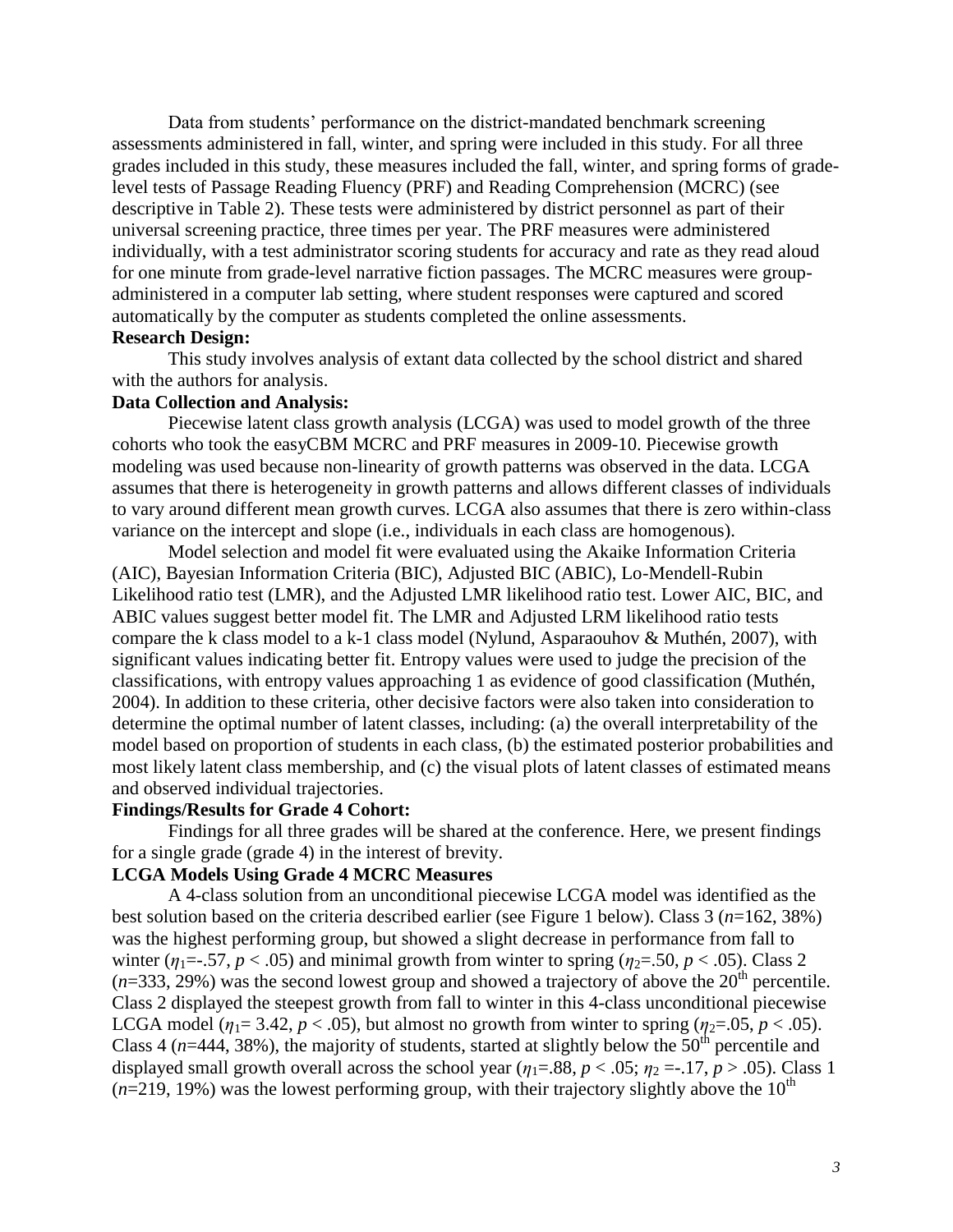percentile throughout the year. Class 1 displayed steeper growth from fall to winter ( $\eta_1$ = 2.32, *p*)  $<$  0.05) and less growth from winter to spring ( $\eta_2$ =-.36,  $p > 0.05$ ).

### **LCGA Models using Grade 4 PRF Measures**

A 7-class solution was the best solution for the unconditional piecewise LCGA results modeling growth in PRF (see Figure 2). All classes demonstrated significant positive growth from the fall to winter. Classes 4, 6, and 7 displayed the steepest growth, ranging from 22-25 words correct per minute (WCPM) while other classes (the top two performing classes and the two lowest performing classes) displayed smaller positive growth (15-18 WCPM). Much smaller growth rates in WCPM were observed from winter to spring, however, particularly for the bottom four classes (Classes 6, 7, 5, and 2); growth rates of 2-8 WCPM were observed in the bottom four classes compared to growth rates of 13–17 WCPM for the top three classes. Class 2 had trajectories lower than the  $10^{th}$  percentile, and classes 5 and 7 had trajectories between the  $10^{th}$  and  $50^{th}$  percentile.

#### **Conclusions:**

Results from this study provide preliminary insights into development in reading comprehension and reading fluency as students progress from grades three through five. Given that NCLB requires districts to show that students have grown appropriately toward meeting the state standards, results from LCGA models using benchmarking data can shed light on concerns related to the expected learning trajectories of multiple student groups, with special interest students with exceptionally low scores and/or growth that are most likely the ones who need special attention in the classroom. Teachers can be better prepared by having more information to create strategic homogenous instructional groups by targeting students' weaknesses. Greater understanding of the lowest performing group also can help district and school administrators make informed decisions to allocating adequate resources and plan for appropriate district-wide RTI programs.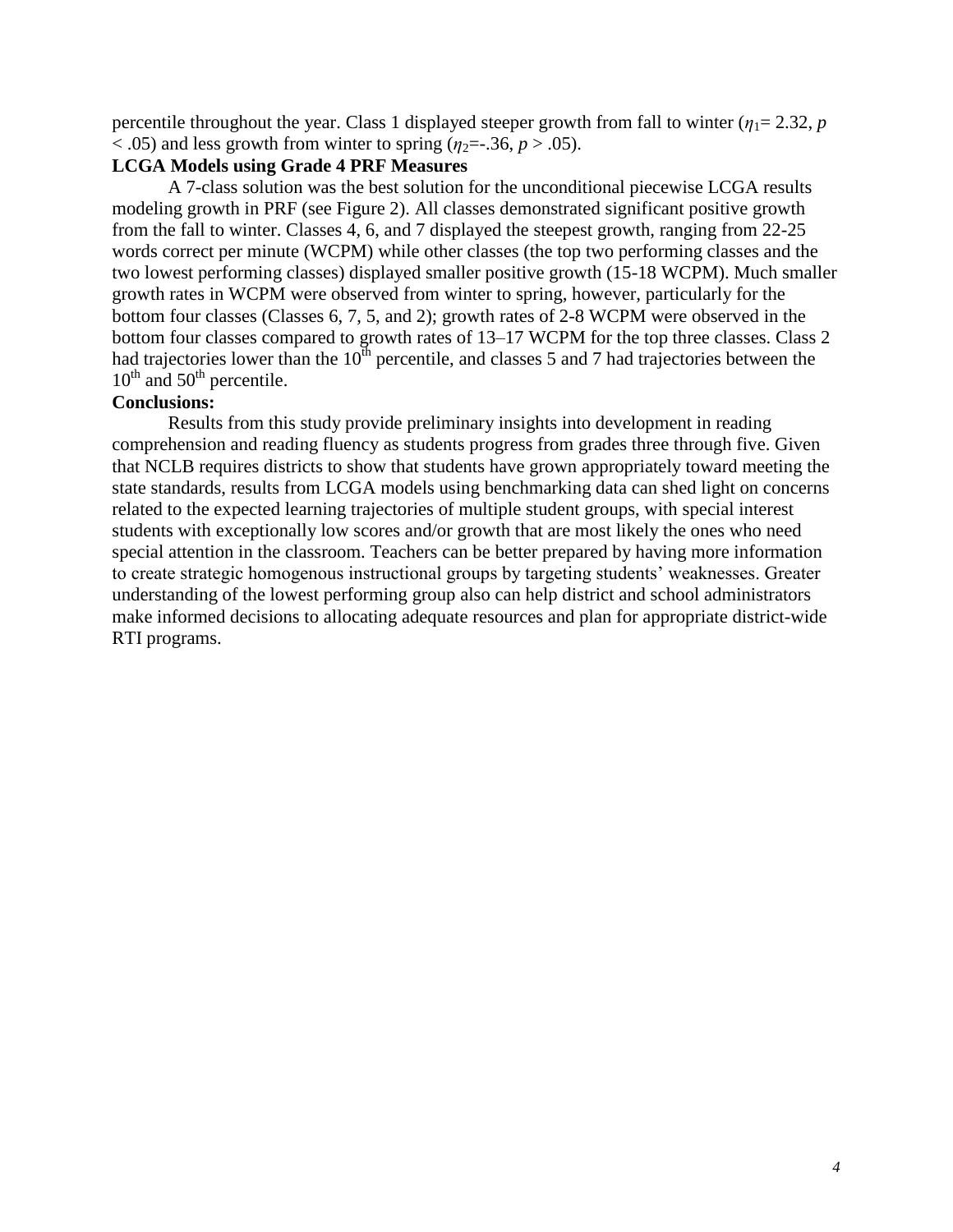## **Appendices**

#### **Appendix A. References**

- Boscardin, C. K., Muthén, B., Francis, D. J., & Baker, E. L. (2008). Early identification of reading difficulties using heterogeneous developmental trajectories. *Journal of Educational Psychology*, *100*, 192–208.
- Chall, J.S. (1996). *Stages of reading development*, New York, NY: McGraw-Hill.
- Compton, D. L., Fuchs, D., Fuchs, L. S., & Bryant, J. D. (2006). Selecting at-risk readers in first grade for early intervention: A two-year longitudinal study of decision rules and procedures. *Journal of Educational Psychology, 98*, 394–409.
- Fletcher, J. M., Coulter, W. A., Reschly, D. J., & Vaughn, S. (2004). Alternative approaches to the definition and identification of learning disabilities: Some questions and answers. *Annals of Dyslexia, 54*, 304-331.
- Fuchs, L. S., Fuchs, D., & Speece, D. L. (2002). Treatment validity as a unifying construct for identifying learning disabilities. *Learning Disability Quarterly, 25*, 33-45.
- Jenkins, J. R. (2003, December). *Candidate measures for screening at-risk students*. Paper presented at the National Research Center on Learning Disabilities Responsiveness-to-Intervention symposium, Kansas City, MO. Retrieved October 24, 2011, from <http://www.nrcld.org/symposium2003/jenkins/index.html>
- Jenkins, J. R., Hudson, R. F., Johnson, E. S. (2007). Screening for at-risk readers in a Responseto-Intervention (RTI) framework. S*chool Psychology Review. 36*, 582-600.
- Meredith, W., & Tisak, J. (1990). Latent curve analysis. *Psychometrika, 55*, 107–122.
- Muthén, B. (2004). Latent variable analysis: Growth mixture modeling and related techniques for longitudinal data. In D. Kaplan (Ed.), *Handbook of quantitative methodology for the social sciences* (pp. 345-368). Newbury Park, CA: Sage.
- Muthén, B., Khoo, S. T., Francis, D., & Boscardin, C. (2002). Analysis of reading skills development from kindergarten through first grade: An application of growth mixture modeling to sequential processes. In S. R. Reise & N. Duan (Eds.), *Multilevel modeling: Methodological advances, issues, and applications* (pp. 71–89). Mahwah, NJ: Erlbaum.
- Muthén , B., Brown, C. H., Booil Jo, K. M., Khoo, S., Yang, C., Wang, C., Kellam, S. G., Carlin, J. B., & Liao, J. (2002). General growth mixture modeling for randomized preventive interventions. *Biostatistics, 3*, 459-475.
- National Institute of Child Health and Human Development. (2000). *Report of the National Reading Panel. Teaching children to read: An evidence-based assessment of scientific research literature on reading and its implications for instruction: Reports of the*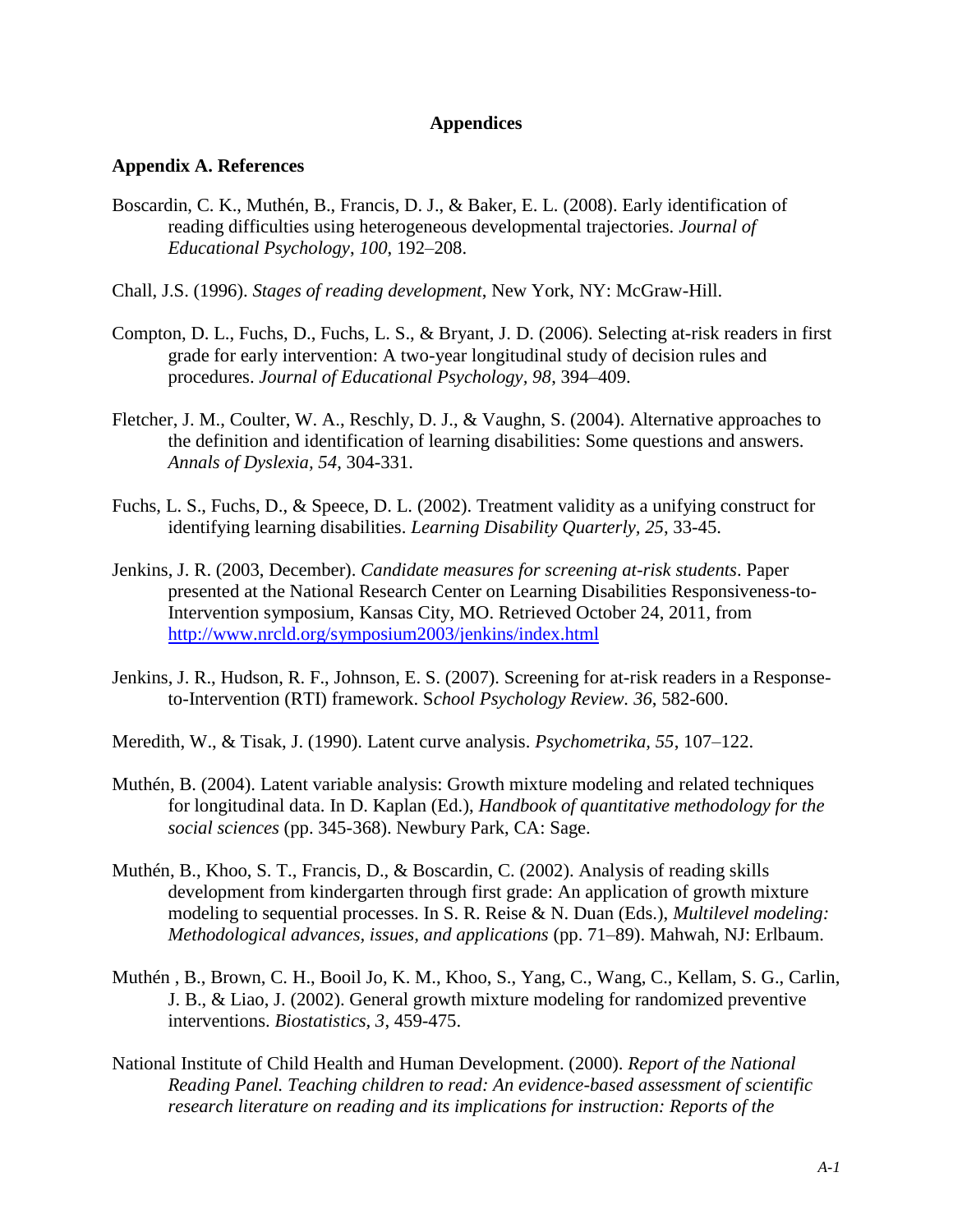*subgroups* (NIH Publication No. 00-4754). Washington, DC: U.S. Government Printing Office. Retrieved from [http://www. nichd.nih.gov/publications/nrp/report.htm](http://www.nichd.nih.gov/publications/nrp/report.htm)

- Nylund, K. L., Asparouhov, T., & Muthén, B. O. (2007). Deciding on the number of classes in latent class analysis and growth mixture modeling: A Monte Carlo simulation study. *Structural Equation Modeling, 14*(4), 535-569.
- Raudenbush, S.W. & Bryk, A.S. (2002). *Hierarchical linear models: Applications and data analysis methods* (2nd ed.). Thousand Oaks, CA: Sage.
- Speece D. L., Case L. P., (2001). Classification in context: An alternative approach to identifying early reading disability. *Journal of Educational Psychology*, *93*, 735-749.
- Speece, D. L. (2005). Hitting the moving target known as reading development: Some thoughts on screening children for secondary interventions. *Journal of Learning Disabilities, 38*, 487-493.
- Speece, D. L, Ritchey, K. D. Silverman, R., Schatschneider, C., Walker, C. Y., & Andrusik, K. N. (2010). Identifying children in middle childhood who are at risk for reading problems. *School Psychology Review, 39*, 258-276.
- Vaughn, S., & Fuchs, L. S. (2003). Redefining learning disabilities as inadequate response to instruction: The promise and potential problems. *Learning Disabilities Research & Practice, 18*, 137-146.
- Yovanoff, P., Duesbery, L., Alonzo, J. & Tindal, G. (2005). Grade-level invariance of a theoretical causal structure predicting reading comprehension with vocabulary and oral reading fluency. *Educational Measurement: Issues and Practice, 24*, 4-12.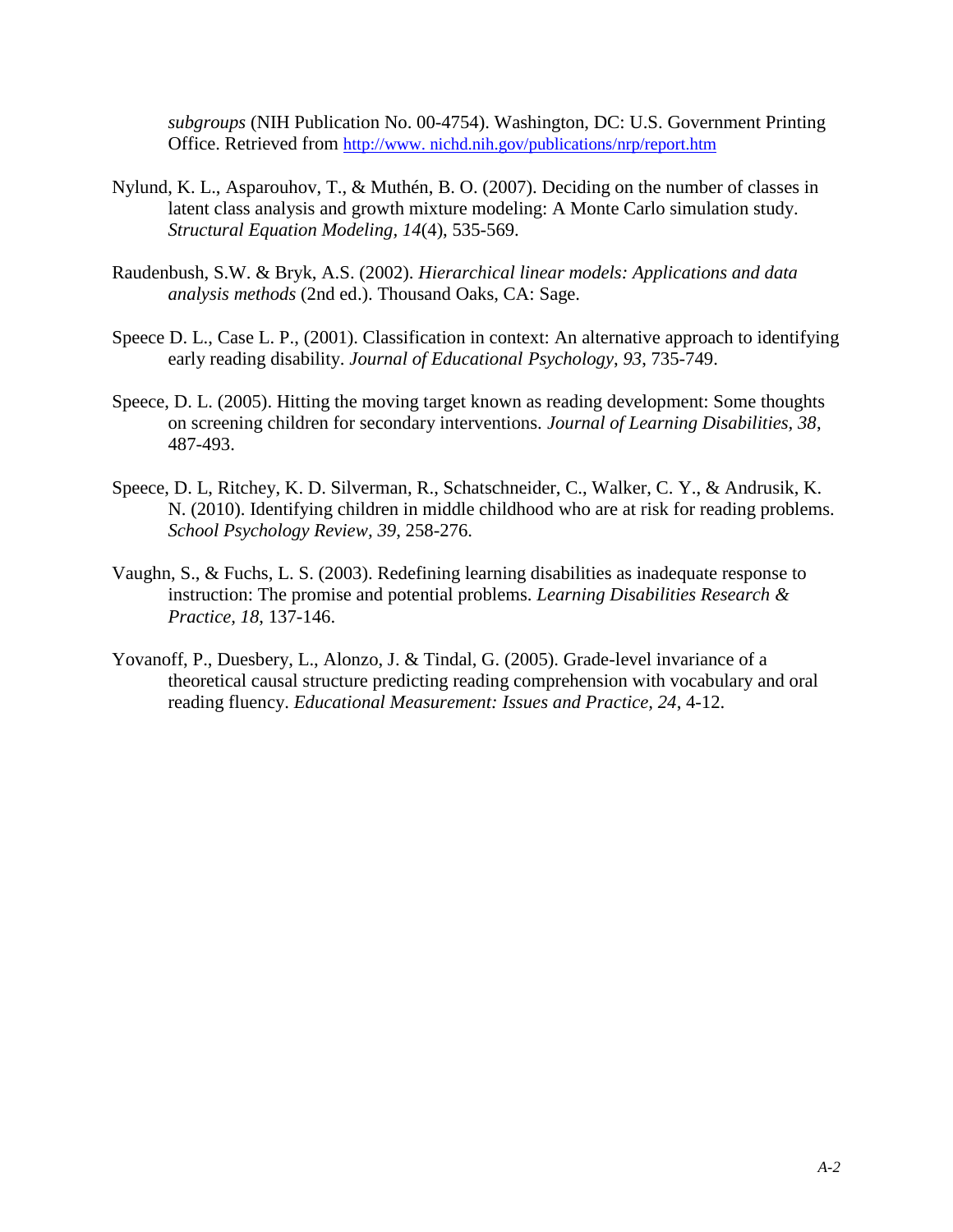# **Appendix B. Tables and Figures**

|             |                                   | Grade 3 |      |      | Grade 4 |      | Grade 5 |  |
|-------------|-----------------------------------|---------|------|------|---------|------|---------|--|
|             |                                   | n       | %    | n    | %       | n    | %       |  |
| Gender      | Male                              | 692     | 52.8 | 586  | 50.2    | 701  | 51.7    |  |
|             | Female                            | 619     | 47.2 | 581  | 49.8    | 656  | 48.3    |  |
| Ethnicity   | American<br>Indian/Alaskan Native | 22      | 1.7  | 23   | 2.0     | 24   | 1.8     |  |
|             | Asian/Pacific Islander            | 58      | 4.4  | 40   | 3.4     | 69   | 5.1     |  |
|             | <b>Black</b>                      | 32      | 2.4  | 33   | 2.8     | 35   | 2.6     |  |
|             | Hispanic                          | 129     | 9.8  | 139  | 11.9    | 135  | 9.9     |  |
|             | White                             | 957     | 73.0 | 833  | 71.4    | 963  | 71.0    |  |
|             | Multi-Ethnic                      | 40      | 3.1  | 56   | 4.8     | 52   | 3.8     |  |
|             | Decline/Missing                   | 24      | 1.8  | 16   | 1.4     | 35   | 2.6     |  |
|             | Missing                           | 49      | 3.7  | 27   | 2.3     | 44   | 3.2     |  |
| ELL         | Yes                               | 58      | 4.4  | 45   | 3.9     | 48   | 3.5     |  |
|             | No.                               | 1253    | 95.6 | 1122 | 96.1    | 1309 | 96.5    |  |
| <b>SPED</b> | Yes                               | 209     | 15.9 | 198  | 17.0    | 236  | 17.4    |  |
|             | No                                | 1102    | 84.1 | 969  | 83.0    | 1121 | 82.6    |  |

## Table 1. Demographic information.

# Table 2. Descriptive statistics.

| Grade | <b>Measure Scores</b> | n    | Min      | Max | Μ      | SD    |
|-------|-----------------------|------|----------|-----|--------|-------|
| 3     | Fall09MCRC            | 1234 | 0        | 219 | 91.71  | 40.84 |
|       | Wint10MCRC            | 1245 | 0        | 308 | 123.29 | 45.71 |
|       | Spr10MCRC             | 1233 | 3        | 255 | 122.91 | 43.74 |
|       | Fall09PRF             | 1224 | 0        | 19  | 11.16  | 3.75  |
|       | Wint10PRF             | 1236 | 0        | 18  | 10.97  | 3.00  |
|       | Spr10PRF              | 1254 | 0        | 20  | 14.30  | 3.85  |
| 4     | Fall09MCRC            | 1109 | 0        | 20  | 12.64  | 4.29  |
|       | Wint10MCRC            | 1118 | 2        | 20  | 14.36  | 3.43  |
|       | Spr10MCRC             | 1129 | 1        | 20  | 14.26  | 3.58  |
|       | Fall09PRF             | 1113 | 6        | 263 | 115.41 | 37.99 |
|       | Wint10PRF             | 1126 | 5        | 269 | 136.18 | 37.58 |
|       | Spr10PRF              | 1138 | 9        | 340 | 145.32 | 42.60 |
| 5     | Fall09MCRC            | 1234 | $\Omega$ | 219 | 91.71  | 40.84 |
|       | Wint10MCRC            | 1245 | $\Omega$ | 308 | 123.29 | 45.71 |
|       | Spr10MCRC             | 1233 | 3        | 255 | 122.91 | 43.74 |
|       | Fall09PRF             | 1224 | 0        | 19  | 11.16  | 3.75  |
|       | Wint10PRF             | 1236 | $\Omega$ | 18  | 10.97  | 3.00  |
|       | Spr10PRF              | 1254 | 0        | 20  | 14.30  | 3.85  |